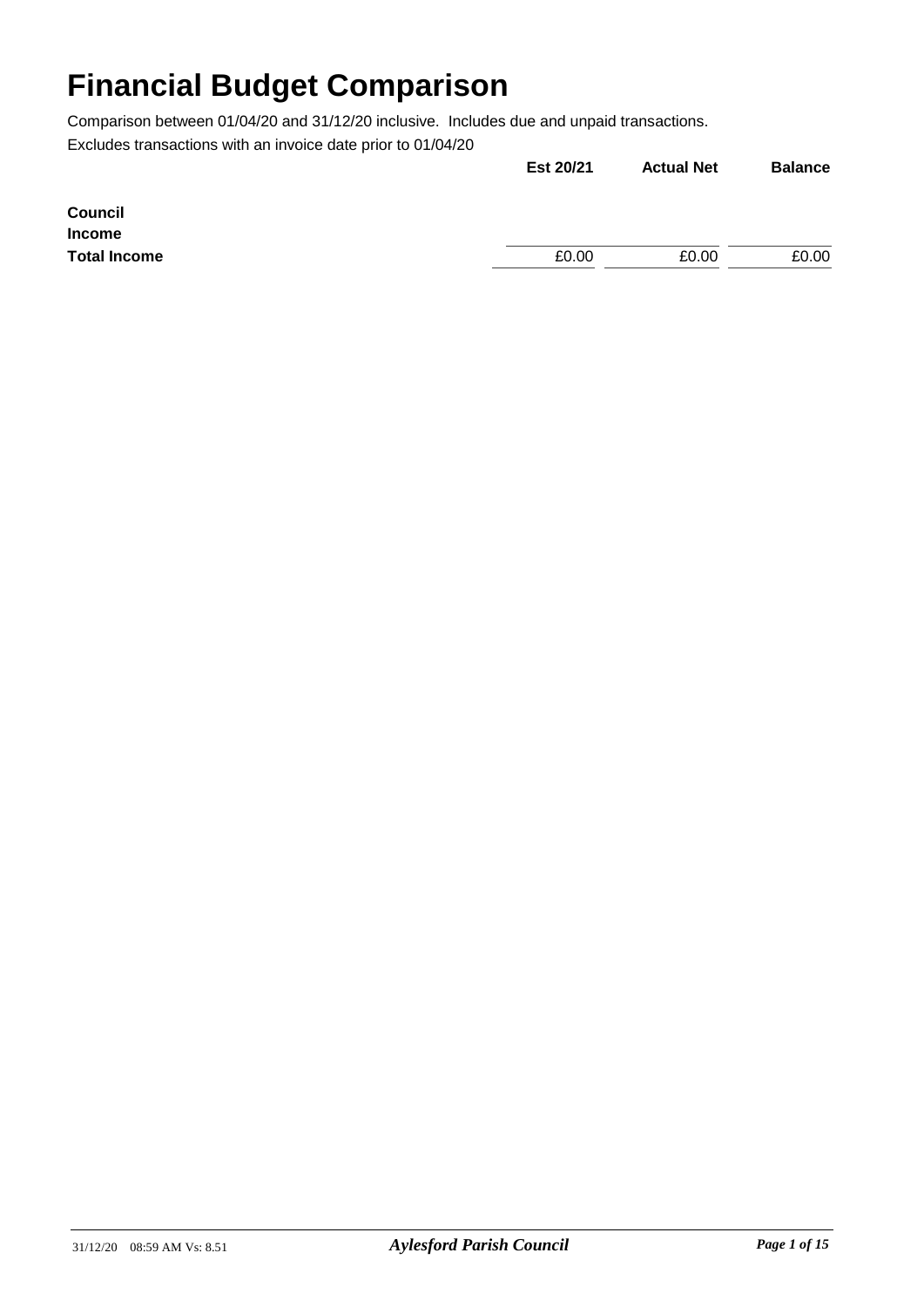|                          |                             | Est 20/21 | <b>Actual Net</b> | <b>Balance</b> |
|--------------------------|-----------------------------|-----------|-------------------|----------------|
| <b>Expenditure</b>       |                             |           |                   |                |
| 503                      | H M Customs VAT Expenditure | £0.00     | £0.00             | £0.00          |
| <b>Total Expenditure</b> |                             | £0.00     | £0.00             | £0.00          |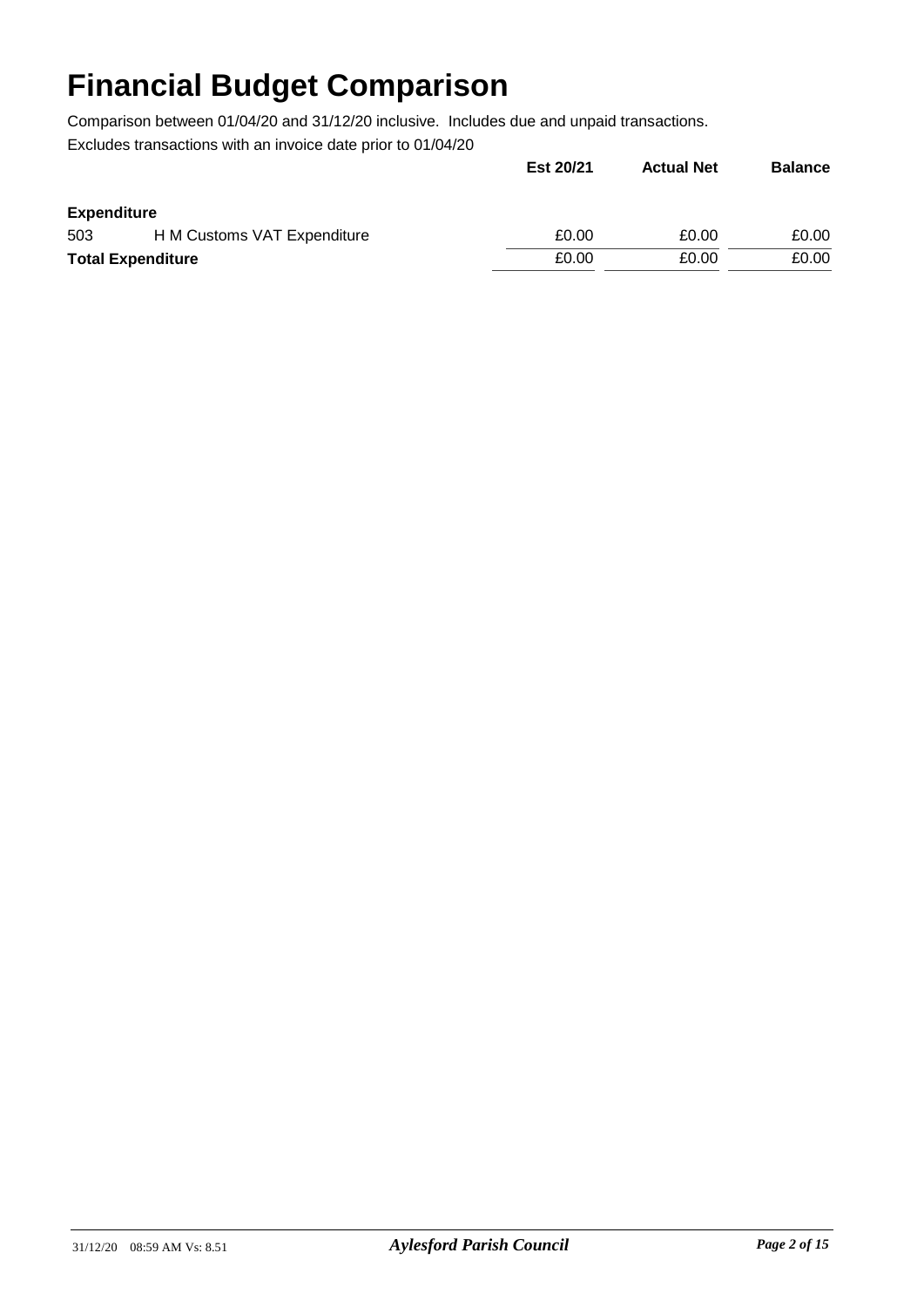|                                                |                                                      | Est 20/21   | <b>Actual Net</b> | <b>Balance</b> |
|------------------------------------------------|------------------------------------------------------|-------------|-------------------|----------------|
| <b>Policy &amp; Resources</b><br><b>Income</b> |                                                      |             |                   |                |
| 1101                                           | Income                                               |             |                   |                |
| 1101/1                                         | Car Parking                                          | £700.00     | £700.00           | £0.00          |
| 1101/2                                         | <b>Rugby/Netball Rent</b>                            | £4,700.00   | £2,337.70         | $-E2,362.30$   |
| 1101/3                                         | Loan Repayments                                      |             |                   |                |
| 1101/3/1                                       | <b>Tunbury Hall</b>                                  | £0.00       | £0.00             | £0.00          |
| 1101/3/2                                       | <b>AVCC</b>                                          | £0.00       | £0.00             | £0.00          |
| 1101/3/3                                       | Walderslade Baptist Church                           | £0.00       | £0.00             | £0.00          |
| 1101/3                                         | Total                                                | £0.00       | £0.00             | £0.00          |
| 1101/4                                         | Wayleaves                                            | £100.00     | £10.00            | $-£90.00$      |
| 1101/5                                         | Miscellaneous                                        | £200.00     | £17,030.00        | £16,830.00     |
| 1101/7                                         | Sale of Redundant equipment                          | £0.00       | £0.00             | £0.00          |
| 1101                                           | Total                                                | £5,700.00   | £20,077.70        | £14,377.70     |
| 1102                                           | Precept                                              | £219,500.00 | £219,500.00       | £0.00          |
| 1103                                           | <b>Interest Current</b>                              | £0.00       | £0.00             | £0.00          |
| 1104                                           | Van Income                                           | £0.00       | £0.00             | £0.00          |
| 1105                                           | <b>Interest Metro Instant Savings</b>                | £0.00       | £0.00             | £0.00          |
| 1106                                           | Interest Cambridge & Counties 13 month fixed<br>rate | £0.00       | £0.00             | £0.00          |
| 1107                                           | <b>Banner Fees</b>                                   | £300.00     | £330.00           | £30.00         |
| 1108                                           | Interest Cambridge & Counties 12mth                  | £0.00       | £0.00             | £0.00          |
| 1109                                           | <b>Interest Nationwide Instant Saver</b>             | £1,000.00   | £62.17            | $-E937.83$     |
| 1110                                           | Interest Cambridge & Counties 12 Month               | £500.00     | £726.46           | £226.46        |
| 1112                                           | Cambridge & Counties 2 year fixed rate               | £1,000.00   | £886.97           | $-E113.03$     |
| 1113                                           | Interest Cambridge & Counties 12mth                  | £0.00       | £0.00             | £0.00          |
| <b>Total Income</b>                            |                                                      | £228,000.00 | £241,583.30       | £13,583.30     |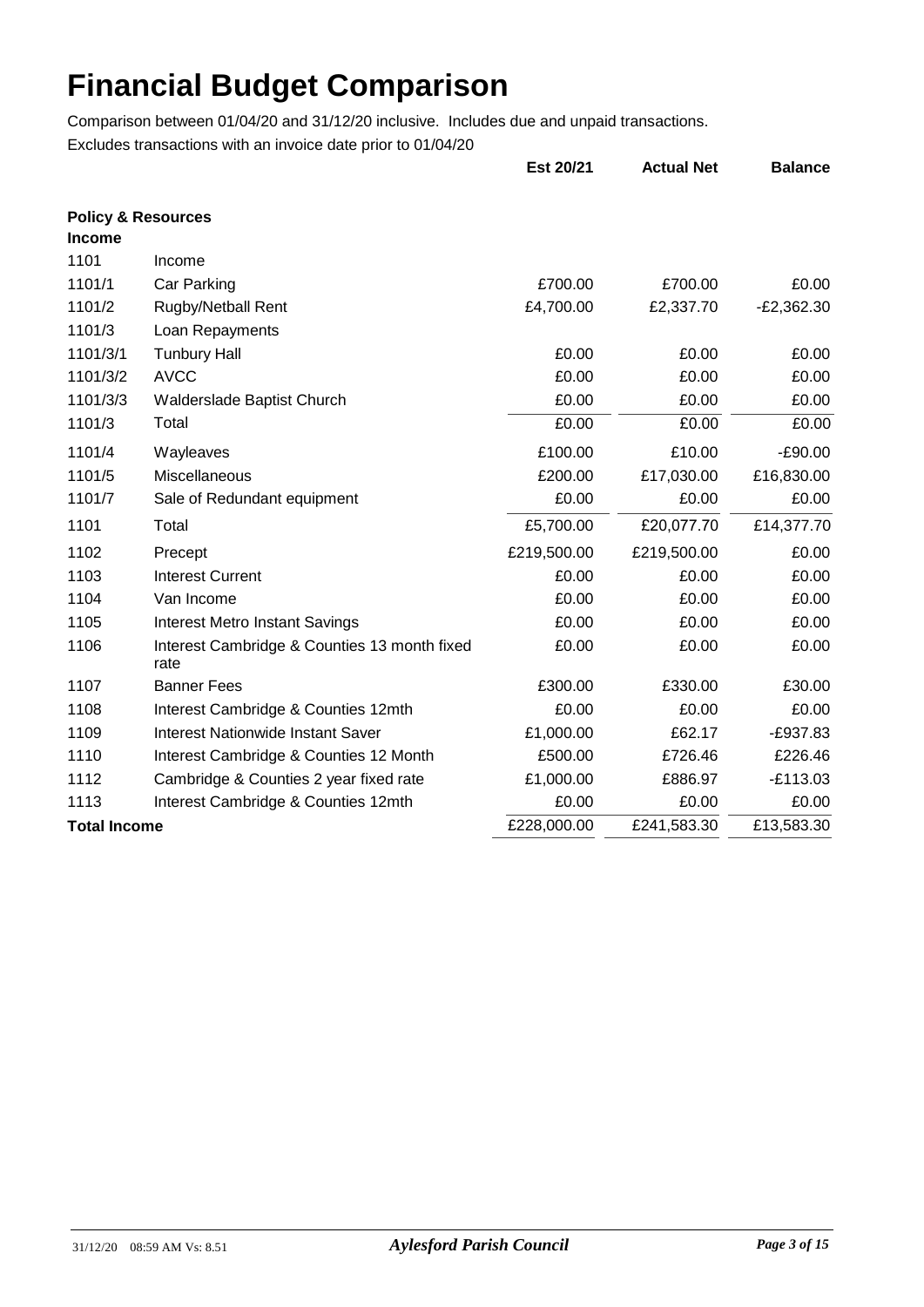|                    |                                     | Est 20/21   | <b>Actual Net</b> | <b>Balance</b> |
|--------------------|-------------------------------------|-------------|-------------------|----------------|
| <b>Expenditure</b> |                                     |             |                   |                |
| 101                | Salaries/Wages                      |             |                   |                |
| 101/1              | <b>Staff Salaries</b>               | £92,800.00  | £51,614.22        | £41,185.78     |
| 101/2              | National Insurance                  | £19,000.00  | £14,555.65        | £4,444.35      |
| 101/3              | Income Tax                          | £0.00       | £0.00             | £0.00          |
| 101/4              | Overtime                            | £8,000.00   | £8,462.24         | $-E462.24$     |
| 101/5              | Chairman's allowance                | £500.00     | £375.00           | £125.00        |
| 101/6              | Cleaning                            | £1,000.00   | £504.00           | £496.00        |
| 101/7              | Gatekeepers                         | £1,300.00   | £2,773.75         | $-£1,473.75$   |
| 101/8              | Pension                             | £6,200.00   | £4,099.04         | £2,100.96      |
| 101                | Total                               | £128,800.00 | £82,383.90        | £46,416.10     |
| 102                | Fees & Expenses                     |             |                   |                |
| 102/1              | <b>Audit Commission</b>             | £1,600.00   | £1,280.00         | £320.00        |
| 102/2              | <b>Planning Fees</b>                | £0.00       | £0.00             | £0.00          |
| 102/3              | <b>Legal Fees</b>                   | £0.00       | £0.00             | £0.00          |
| 102/4              | <b>Other Fees</b>                   | £900.00     | £393.00           | £507.00        |
| 102/5              | Insurance (not vehicles)            | £4,000.00   | £4,013.37         | $-£13.37$      |
| 102/6              | <b>Bank Charges</b>                 | £0.00       | £0.00             | £0.00          |
| 102/7              | Subscriptions & publications        | £1,800.00   | £1,785.62         | £14.38         |
| 102/8              | Car mileage, travel & subsistence   | £200.00     | £24.75            | £175.25        |
| 102/9              | Conferences, seminars & training    | £900.00     | £298.00           | £602.00        |
| 102/10             | Hire of halls                       | £100.00     | £0.00             | £100.00        |
| 102                | Total                               | £9,500.00   | £7,794.74         | £1,705.26      |
| 103                | <b>Office Running costs</b>         |             |                   |                |
| 103/1              | Office Building, Rates and Security | £6,500.00   | £9,249.16         | $-E2,749.16$   |
| 103/2              | Water                               | £100.00     | £2,789.81         | $-E2,689.81$   |
| 103/3              | Electricity & Gas                   | £1,400.00   | £921.18           | £478.82        |
| 103/4              | Telephones & Broadband              | £2,000.00   | £1,145.49         | £854.51        |
| 103/5              | Postage                             | £200.00     | £133.50           | £66.50         |
| 103/6              | <b>Computer Maintenance/Support</b> | £1,100.00   | £2,201.11         | $-£1,101.11$   |
| 103/7              | <b>Office Equipment</b>             | £100.00     | £118.14           | $-£18.14$      |
| 103/8              | Stationery & Photocopying           | £1,000.00   | £714.19           | £285.81        |
| 103                | Total                               | £12,400.00  | £17,272.58        | $-E4,872.58$   |
| 104                | <b>Vehicle Costs</b>                |             |                   |                |
| 104/1              | Maintenance & Repairs               | £800.00     | £685.57           | £114.43        |
| 104/2              | Insurance                           | £2,100.00   | £0.00             | £2,100.00      |
| 104/3              | Vehicle Tax                         | £600.00     | £530.00           | £70.00         |
| 104/4              | Fuel                                | £2,000.00   | £895.60           | £1,104.40      |
| 104                | Total                               | £5,500.00   | £2,111.17         | £3,388.83      |
| 105                | Rates (Not Office)                  |             |                   |                |
| 105/1              | <b>TH Changing Rooms</b>            | £300.00     | £322.35           | $-E22.35$      |
| 105                | Total                               | £300.00     | £322.35           | $-E22.35$      |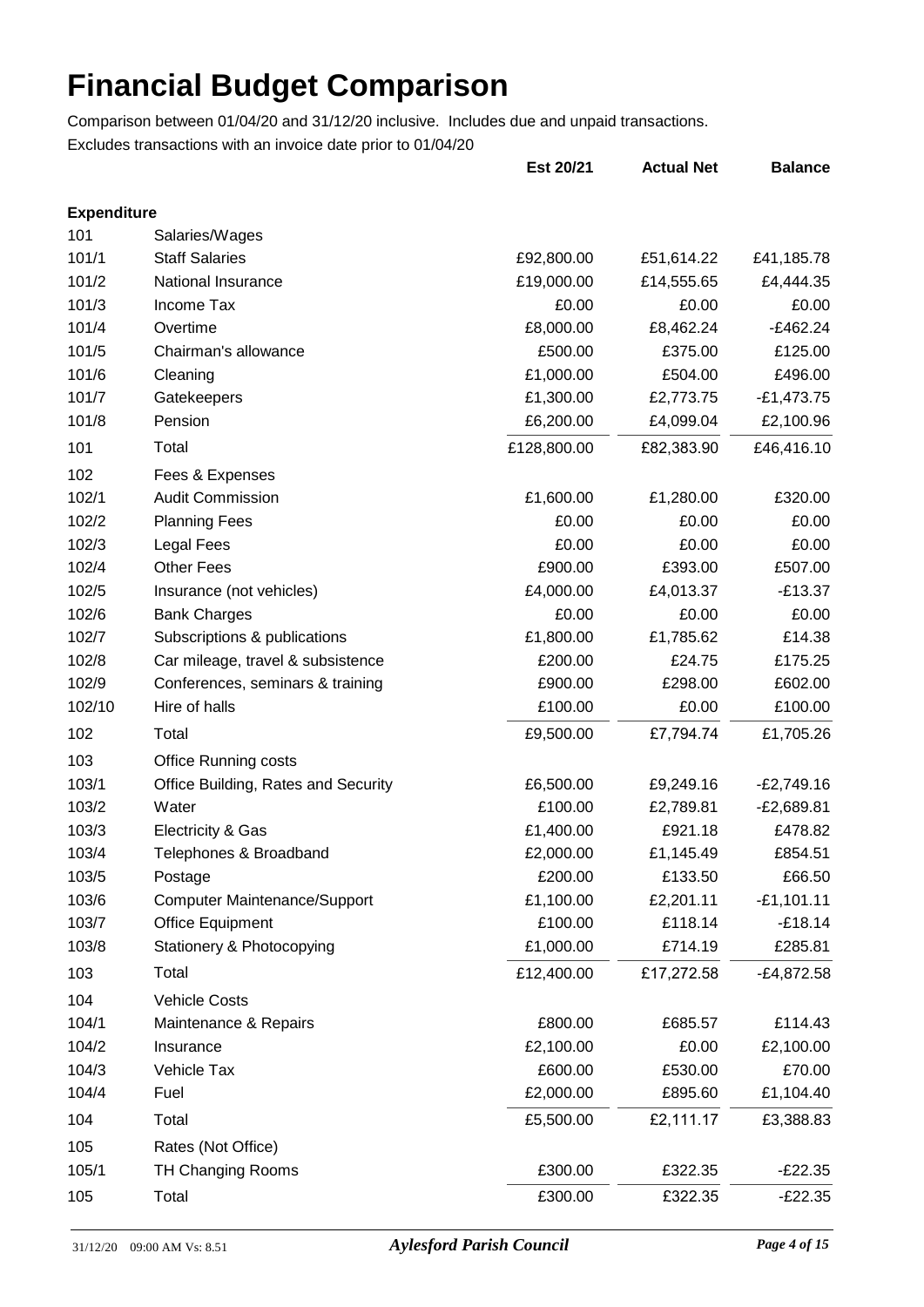|                          |                                         | Est 20/21   | <b>Actual Net</b> | <b>Balance</b> |
|--------------------------|-----------------------------------------|-------------|-------------------|----------------|
| 106                      | Maintenance/Equipment                   |             |                   |                |
| 106/1                    | General Materials inc clothing, repairs | £1,500.00   | £1,164.06         | £335.94        |
| 106/2                    | Fuel - Mowers & Strimmers etc           | £800.00     | £359.24           | £440.76        |
| 106/3                    | Maintenance & Servicing                 | £1,900.00   | £1,098.29         | £801.71        |
| 106/4                    | Mower Insurance                         | £700.00     | £495.00           | £205.00        |
| 106                      | Total                                   | £4,900.00   | £3,116.59         | £1,783.41      |
| 107                      | Donations                               |             |                   |                |
| 107/1                    | Section 137                             | £2,000.00   | £5,874.00         | $-E3,874.00$   |
| 107                      | Total                                   | £2,000.00   | £5,874.00         | $-E3,874.00$   |
| 108                      | <b>Building Structural Repairs</b>      |             |                   |                |
| 108/1                    | <b>Tunbury Hall Changing Rooms</b>      | £500.00     | £0.00             | £500.00        |
| 108                      | Total                                   | £500.00     | £0.00             | £500.00        |
| 109                      | <b>CCTV Running Costs</b>               | £700.00     | £520.00           | £180.00        |
| 110                      | Miscellaneous/Contingency               | £3,000.00   | £3,320.39         | $-E320.39$     |
| 111                      | <b>Election Fees</b>                    | £0.00       | £0.00             | £0.00          |
| 112                      | Security                                | £0.00       | £241.65           | $-E241.65$     |
| 113                      | <b>GM Insurance Purchase</b>            | £0.00       | £0.00             | £0.00          |
| <b>Total Expenditure</b> |                                         | £167,600.00 | £122,957.37       | £44,642.63     |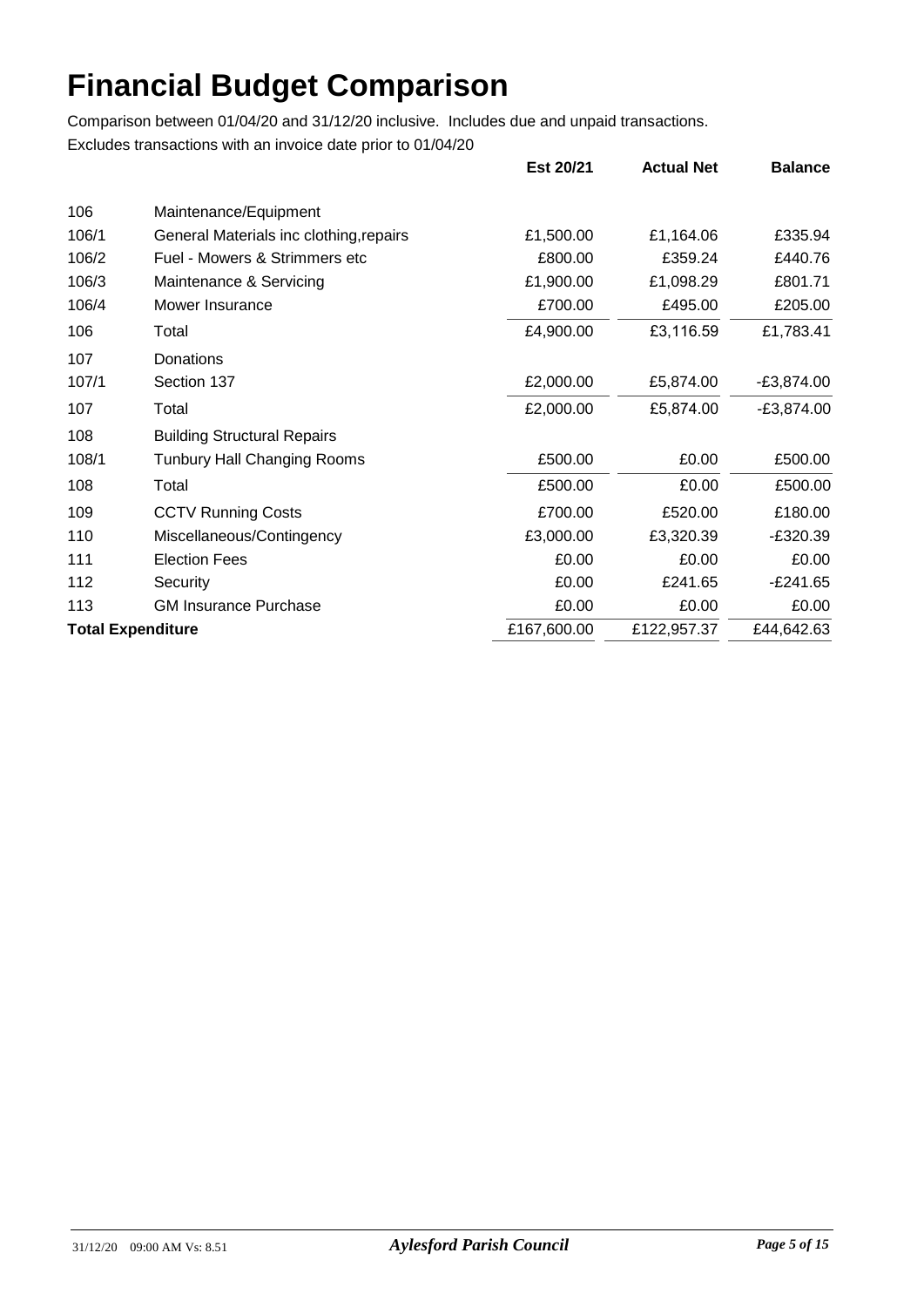|                     |                                                  | Est 20/21  | <b>Actual Net</b> | <b>Balance</b> |
|---------------------|--------------------------------------------------|------------|-------------------|----------------|
| <b>Income</b>       | <b>Recreation &amp; Amenities</b>                |            |                   |                |
| 1201                | Allotments                                       |            |                   |                |
| 1201/1              | <b>Aylesford Allotments</b>                      | £1,000.00  | £888.00           | $-E112.00$     |
| 1201/2              | <b>Eccles Allotments</b>                         | £1,200.00  | £1,107.50         | $-£92.50$      |
| 1201/3              | <b>Aylesford Deposits</b>                        | £0.00      | £0.00             | £0.00          |
| 1201/4              | <b>Eccles Deposits</b>                           | £0.00      | £0.00             | £0.00          |
| 1201                | Total                                            | £2,200.00  | £1,995.50         | $-E204.50$     |
| 1202<br>1202/1      | <b>Recreation Grounds</b><br>Aylesford (Forstal) |            |                   |                |
| 1202/1/1            | <b>Hire Fees</b>                                 | £1,000.00  | £700.00           | $-£300.00$     |
| 1202/1              | Total                                            | £1,000.00  | £700.00           | $-£300.00$     |
| 1202/2              | Eccles                                           |            |                   |                |
| 1202/2/1            | <b>Hire Fees</b>                                 | £0.00      | £0.00             | £0.00          |
| 1202/2              | Total                                            | £0.00      | £0.00             | £0.00          |
| 1202/3              | Ferryfield                                       |            |                   |                |
| 1202/3/1            | <b>Hire Fees</b>                                 | £0.00      | £0.00             | £0.00          |
| 1202/3              | Total                                            | £0.00      | £0.00             | £0.00          |
| 1202/4              | Tunbury                                          | £0.00      | £0.00             | £0.00          |
| 1202/5              | <b>Blue Bell Hill</b>                            |            |                   |                |
| 1202/5/1            | <b>Hire Fees</b>                                 | £0.00      | £0.00             | £0.00          |
| 1202/5              | Total                                            | £0.00      | £0.00             | £0.00          |
| 1202                | Total                                            | £1,000.00  | £700.00           | $-£300.00$     |
| 1203                | Precept                                          | £28,800.00 | £28,800.00        | £0.00          |
| 1205                | Miscellaneous                                    | £0.00      | £100.00           | £100.00        |
| 1206                | <b>Christmas Lights</b>                          | £1,000.00  | £0.00             | $-E1,000.00$   |
| <b>Total Income</b> |                                                  | £33,000.00 | £31,595.50        | $-£1,404.50$   |
|                     |                                                  |            |                   |                |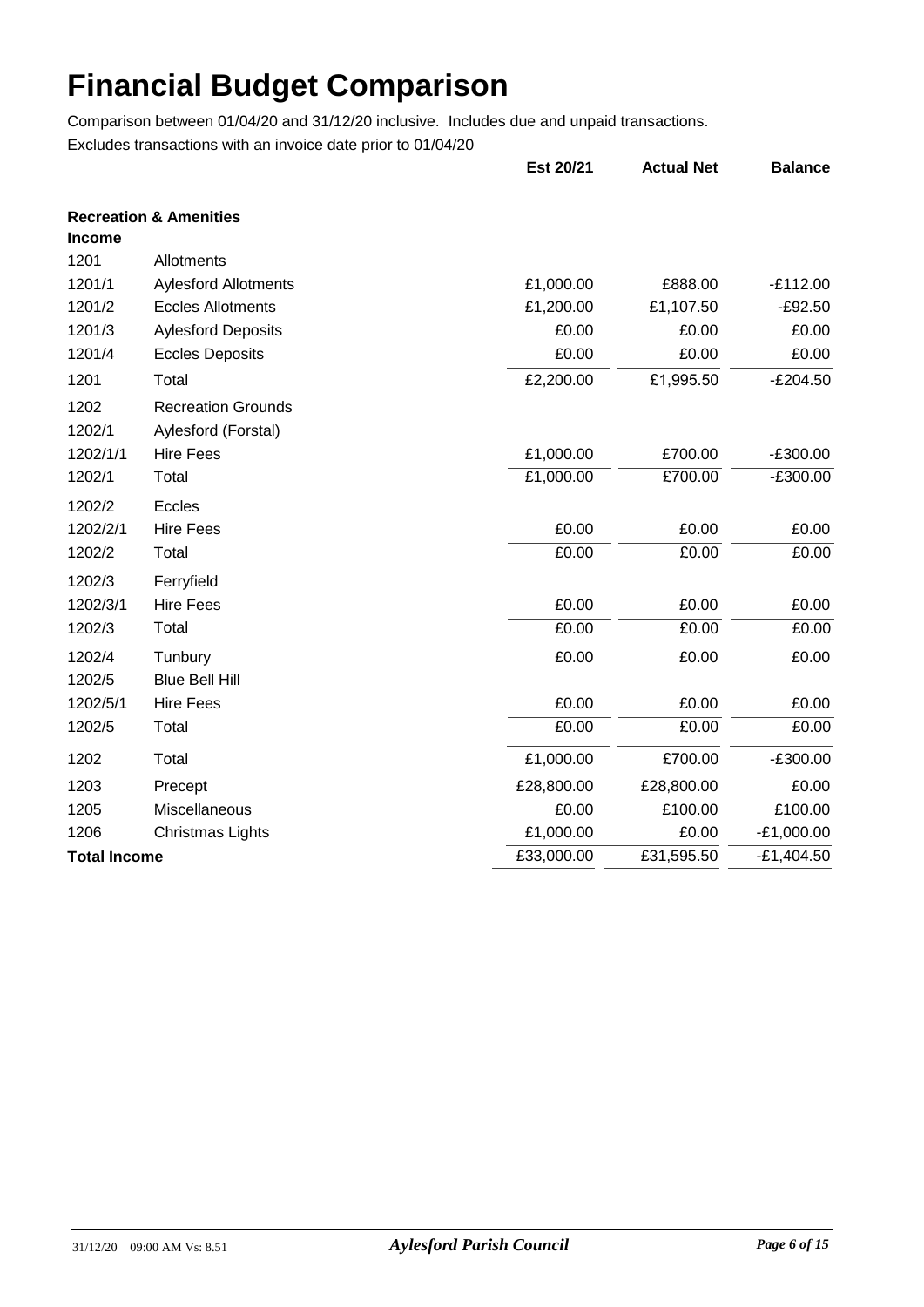|                    |                                                           | Est 20/21 | <b>Actual Net</b> | <b>Balance</b> |
|--------------------|-----------------------------------------------------------|-----------|-------------------|----------------|
| <b>Expenditure</b> |                                                           |           |                   |                |
| 201                | Allotments                                                |           |                   |                |
| 201/1              | Aylesford Allotments water, rent etc                      | £1,200.00 | £885.00           | £315.00        |
| 201/2              | Eccles Allotments incl rent, water etc                    | £1,200.00 | £5,354.70         | $-E4, 154.70$  |
| 201/3              | <b>Aylesford Deposit Refunds</b>                          | £0.00     | £0.00             | £0.00          |
| 201/4              | <b>Eccles Deposit Refunds</b>                             | £0.00     | £0.00             | £0.00          |
| 201                | Total                                                     | £2,400.00 | £6,239.70         | $-E3,839.70$   |
| 202                | <b>Recreation Grounds</b>                                 |           |                   |                |
| 202/1              | Aylesford (Forstal)                                       |           |                   |                |
| 202/1/1            | General Maintenance incl play equipment                   | £500.00   | £966.00           | $-E466.00$     |
| 202/1/2            | <b>Contracted Grass Maintenance</b>                       | £500.00   | £2,412.01         | $-E1,912.01$   |
| 202/1              | Total                                                     | £1,000.00 | £3,378.01         | $-E2,378.01$   |
| 202/2              | Eccles                                                    |           |                   |                |
| 202/2/1            | General maintenance incl water, play equipment<br>& clock | £500.00   | £796.95           | $-E296.95$     |
| 202/2/2            | <b>Contracted Grass maintenance</b>                       | £500.00   | £5,040.83         | -£4,540.83     |
| 202/2              | Total                                                     | £1,000.00 | £5,837.78         | $-E4,837.78$   |
| 202/3              | Ferryfield                                                |           |                   |                |
| 202/3/1            | General maintenance incl play equipment                   | £500.00   | £90.00            | £410.00        |
| 202/3/2            | <b>Contracted Grass maintenance</b>                       | £2,500.00 | £3,002.20         | $-E502.20$     |
| 202/3              | Total                                                     | £3,000.00 | £3,092.20         | $-E92.20$      |
| 202/4              | The Hollow                                                |           |                   |                |
| 202/4/1            | General maintenance incl play equipment                   | £0.00     | £90.00            | $-£90.00$      |
| 202/4/2            | <b>Contracted Grass maintenance</b>                       | £0.00     | £0.00             | £0.00          |
| 202/4              | Total                                                     | £0.00     | £90.00            | $-£90.00$      |
| 202/5              | Tunbury                                                   |           |                   |                |
| 202/5/1            | General maintenance incl play equipment                   | £500.00   | £611.40           | $-E111.40$     |
| 202/5/2            | <b>Contracted Grass maintenance</b>                       | £300.00   | £1,128.75         | $-E828.75$     |
| 202/5              | Total                                                     | £800.00   | £1,740.15         | $-E940.15$     |
| 202/6              | Blue Bell Hill & Podkin                                   |           |                   |                |
| 202/6/1            | <b>Pond Site General maintenance</b>                      | £0.00     | £0.00             | £0.00          |
| 202/6/2            | <b>Recreation General maintenance</b>                     | £0.00     | £0.00             | £0.00          |
| 202/6/3            | <b>Contracted Grass maintenance</b>                       | £0.00     | £332.53           | $-E332.53$     |
| 202/6/4            | Podkin General Maintenance                                | £0.00     | £250.00           | $-E250.00$     |
| 202/6/5            | <b>Podkin Contracted Maintenance</b>                      | £1,500.00 | £1,500.00         | £0.00          |
| 202/6              | Total                                                     | £1,500.00 | £2,082.53         | -£582.53       |
|                    | Total                                                     |           |                   |                |
| 202                |                                                           | £7,300.00 | £16,220.67        | $-E8,920.67$   |
| 203                | Mill Hall/Rose Cottage                                    | £0.00     | £105.00           | $-£105.00$     |
| 204                | Old Bridge Gardens                                        |           |                   |                |
| 204/1              | <b>Contracted Grass maintenance</b>                       | £0.00     | £0.00             | £0.00          |
| 204/2              | General maintenance                                       | £0.00     | £0.00             | £0.00          |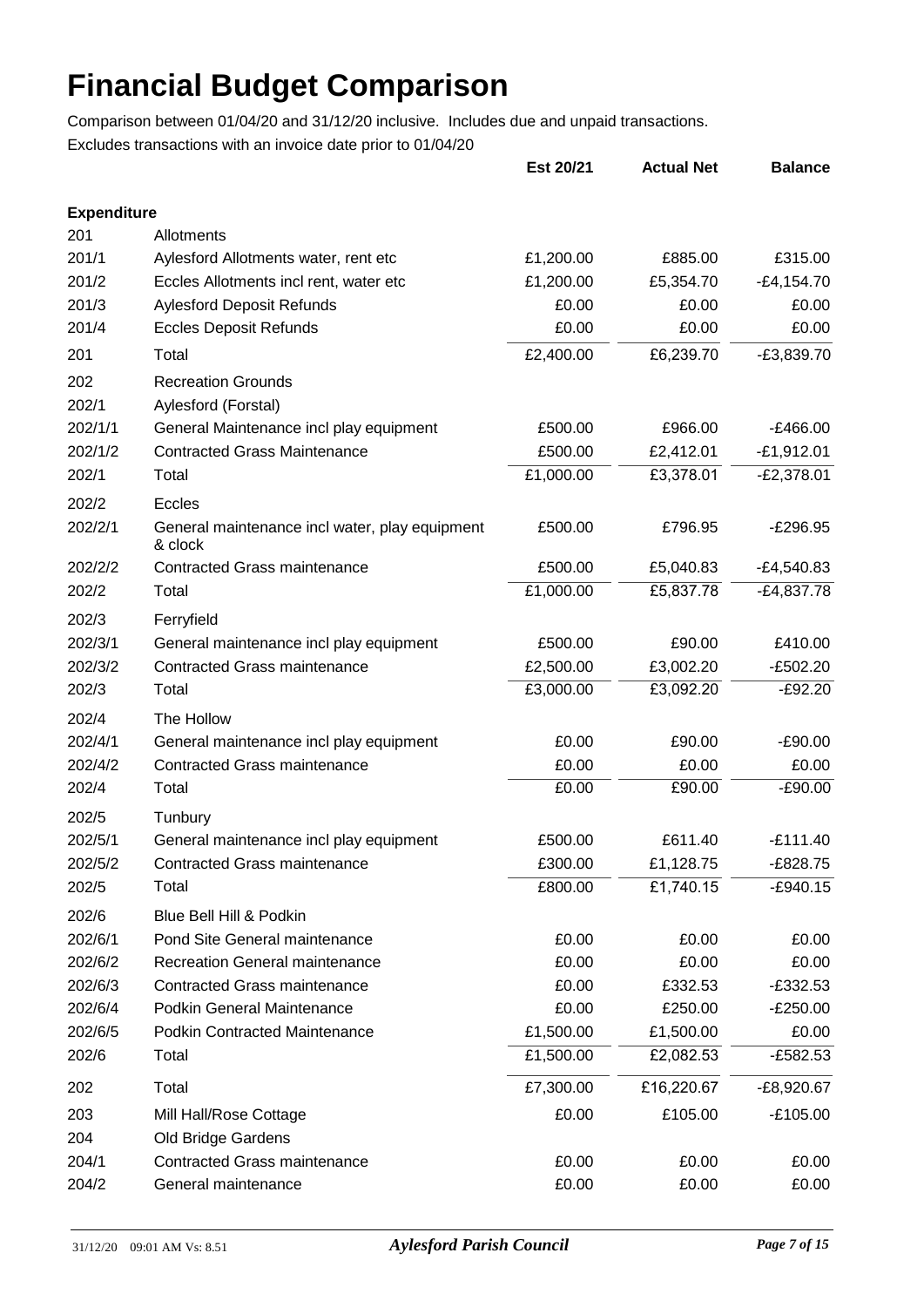|       |                                  | Est 20/21  | <b>Actual Net</b> | <b>Balance</b> |
|-------|----------------------------------|------------|-------------------|----------------|
| 204   | Total                            | £0.00      | £0.00             | £0.00          |
| 205   | <b>St Marks Square</b>           |            |                   |                |
| 205/1 | <b>Contractor Hedge Cutting</b>  | £400.00    | £487.06           | -£87.06        |
| 205   | Total                            | £400.00    | £487.06           | $-£87.06$      |
| 206   | <b>Bull Lane path</b>            |            |                   |                |
| 206/1 | <b>Contracted Hedge Cutting</b>  | £900.00    | £920.72           | $-E20.72$      |
| 206   | Total                            | £900.00    | £920.72           | $-E20.72$      |
| 207   | <b>Yoakley Land</b>              | £2,000.00  | £2,890.00         | -£890.00       |
| 208   | <b>TMBC Playscheme</b>           | £500.00    | £0.00             | £500.00        |
| 209   | Miscellaneous/Contigency         | £2,000.00  | £1,291.74         | £708.26        |
| 210   | <b>Special Projects</b>          |            |                   |                |
| 210/1 | Christmas Lighting               | £5,000.00  | £5,112.00         | $-E112.00$     |
| 210/2 | <b>Tree Works</b>                | £5,000.00  | £6,906.00         | $-E1,906.00$   |
| 210/3 | <b>Grass Enhancement Schemes</b> | £2,500.00  | £2,112.76         | £387.24        |
| 210   | Total                            | £12,500.00 | £14,130.76        | $-E1,630.76$   |
|       | <b>Total Expenditure</b>         | £28,000.00 | £42,285.65        | $-E14,285.65$  |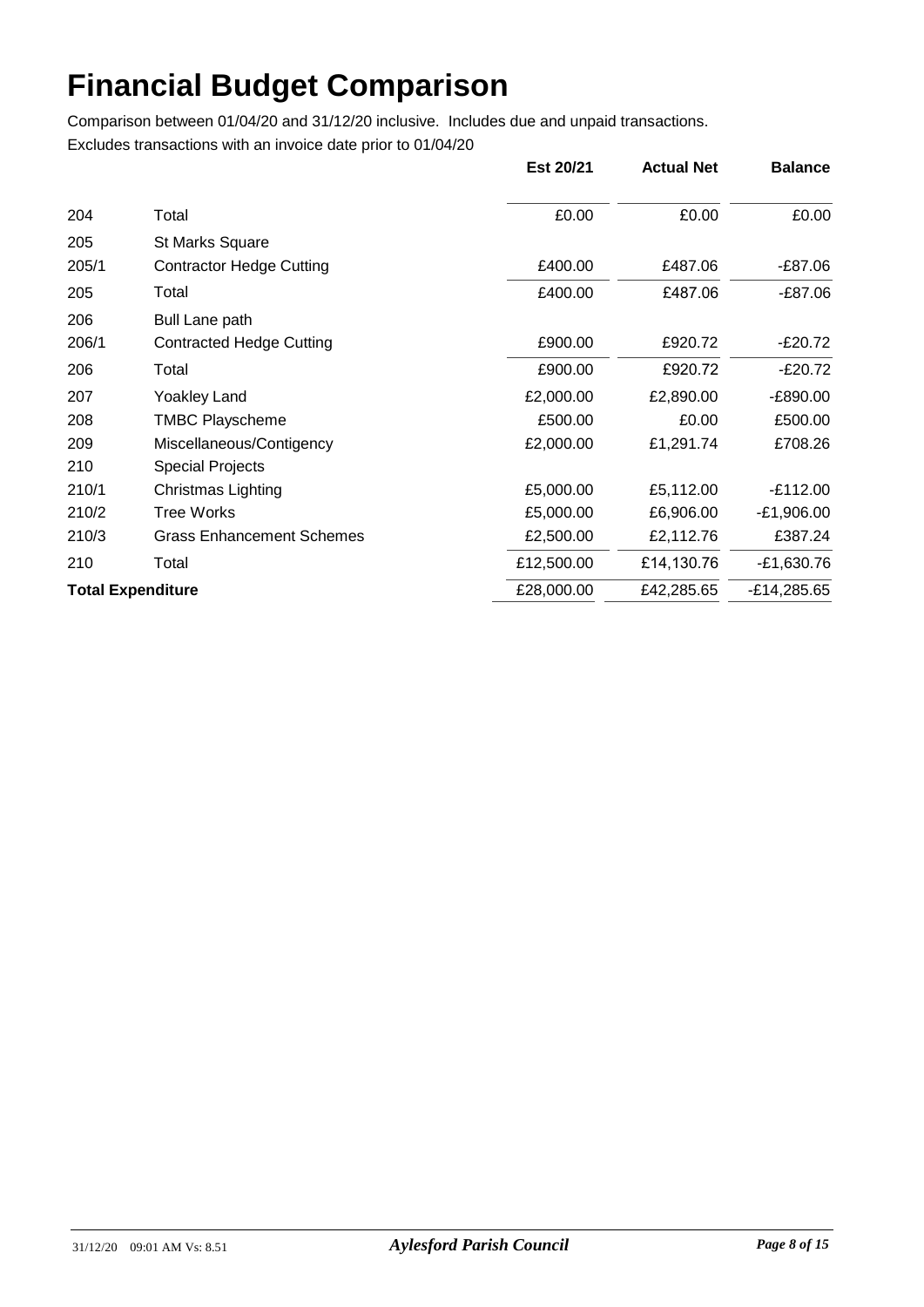|                     |                                | Est 20/21 | <b>Actual Net</b> | <b>Balance</b> |
|---------------------|--------------------------------|-----------|-------------------|----------------|
| <b>Income</b>       | <b>Footways &amp; Lighting</b> |           |                   |                |
| 1301                | Precept                        | £9,500.00 | £9,500.00         | £0.00          |
| 1303                | <b>Miscellaneous</b>           | £0.00     | £0.00             | £0.00          |
| <b>Total Income</b> |                                | £9,500.00 | £9,500.00         | £0.00          |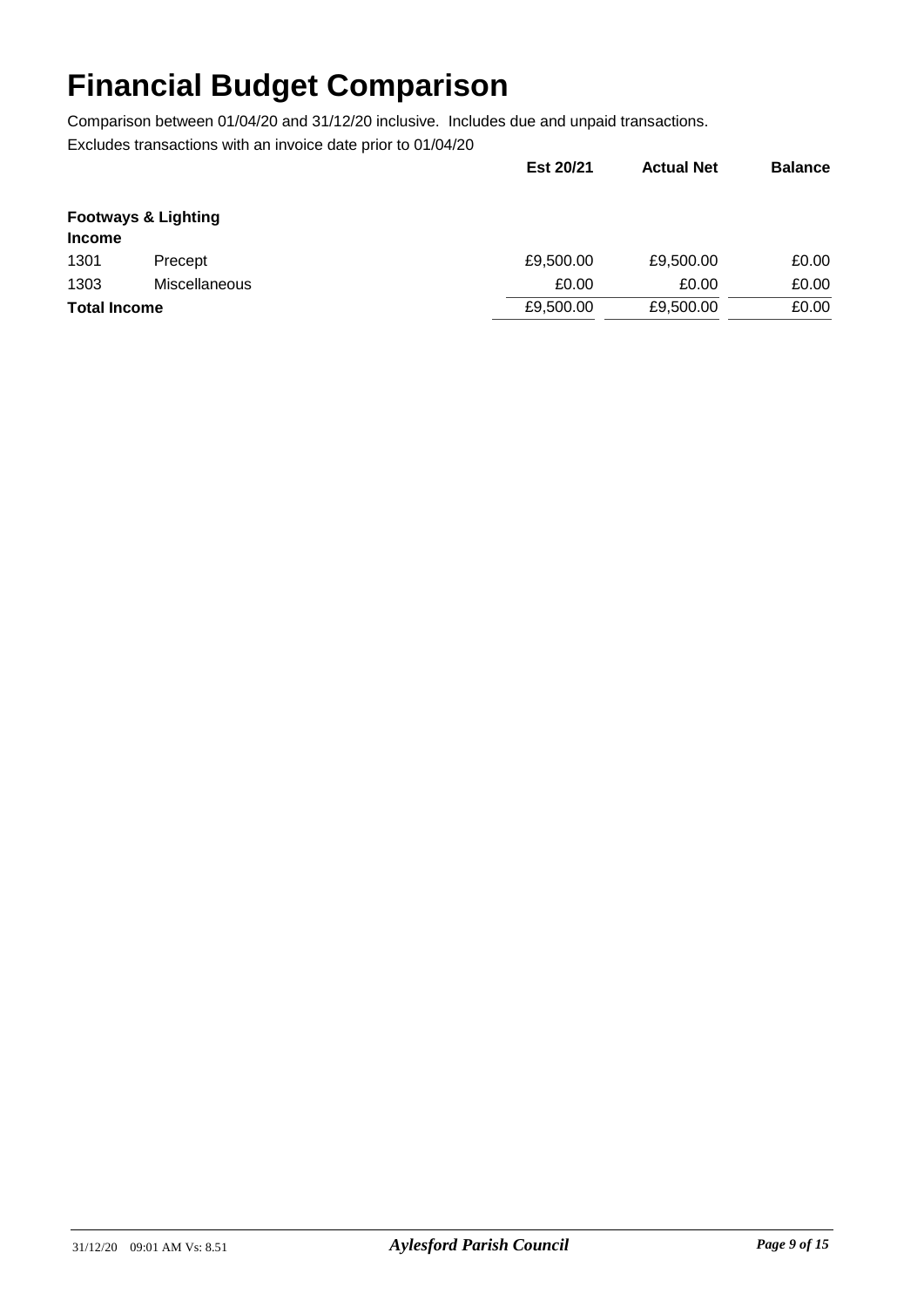|                          |                               | Est 20/21 | <b>Actual Net</b> | <b>Balance</b> |
|--------------------------|-------------------------------|-----------|-------------------|----------------|
| <b>Expenditure</b>       |                               |           |                   |                |
| 301                      | Footway Lighting              |           |                   |                |
| 301/1                    | <b>Street Lighting Energy</b> | £3,600.00 | £2,689.23         | £910.77        |
| 301/2                    | Non routine repairs           | £1,400.00 | £4,395.50         | $-E2,995.50$   |
| 301/3                    | Maintenance Contract          | £4,100.00 | £4,141.34         | $-E41.34$      |
| 301                      | Total                         | £9,100.00 | £11,226.07        | $-E2,126.07$   |
| 302                      | Floodlighting                 |           |                   |                |
| 302/1                    | Church Tower                  | £200.00   | £404.00           | $-E204.00$     |
| 302                      | Total                         | £200.00   | £404.00           | $-E204.00$     |
| 303                      | <b>Flower Baskets</b>         | £200.00   | £202.67           | $-E2.67$       |
| 304                      | Contingency/Misc              | £0.00     | £0.00             | £0.00          |
| <b>Total Expenditure</b> |                               | £9,500.00 | £11,832.74        | $-E2,332.74$   |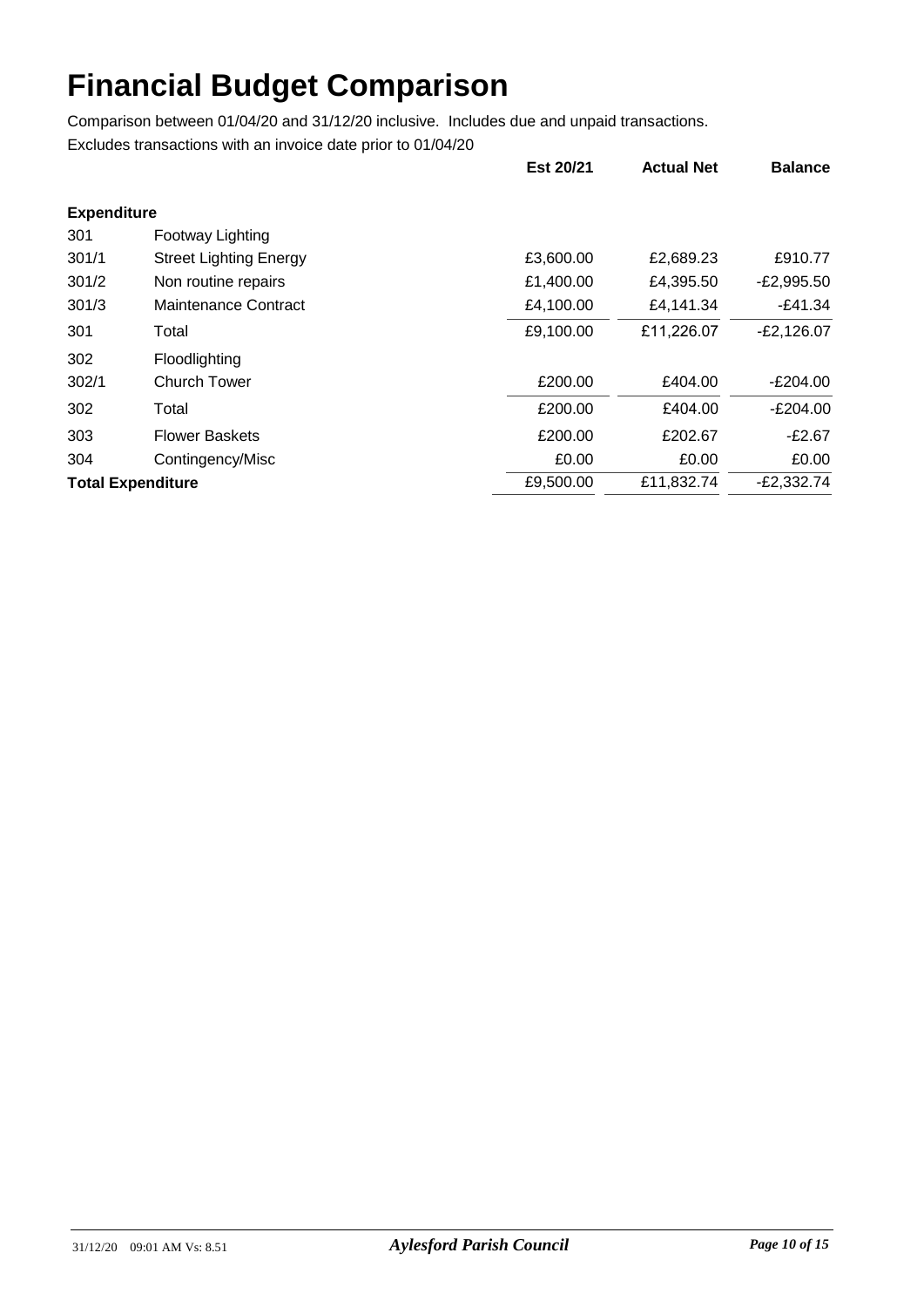|                                        |                      | Est 20/21  | <b>Actual Net</b> | <b>Balance</b> |
|----------------------------------------|----------------------|------------|-------------------|----------------|
| <b>Burial Grounds</b><br><b>Income</b> |                      |            |                   |                |
| 1401                                   | Cemetery/Churchyard  |            |                   |                |
| 1401/1                                 | <b>Cemetery Fees</b> | £20,600.00 | £14,680.00        | $-E5,920.00$   |
| 1401                                   | Total                | £20,600.00 | £14,680.00        | -£5,920.00     |
| 1403                                   | Precept              | £0.00      | £0.00             | £0.00          |
| <b>Total Income</b>                    |                      | £20,600.00 | £14,680.00        | -£5.920.00     |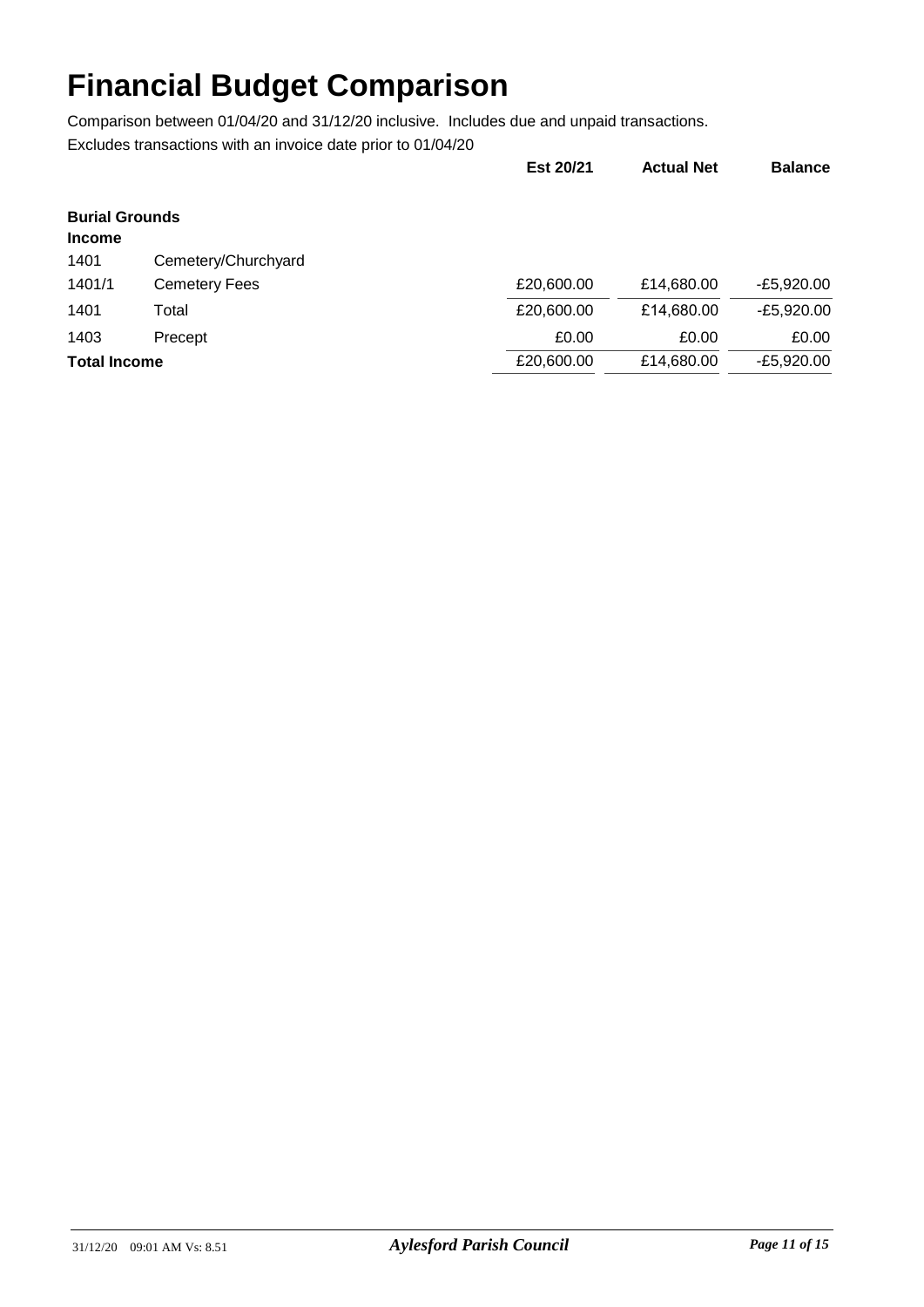|                    |                            | Est 20/21  | <b>Actual Net</b> | <b>Balance</b> |
|--------------------|----------------------------|------------|-------------------|----------------|
| <b>Expenditure</b> |                            |            |                   |                |
| 401                | Cemetery                   |            |                   |                |
| 401/1              | <b>General Maintenance</b> | £11,000.00 | £7,631.70         | £3,368.30      |
| 401/2              | <b>General Rates</b>       | £1,000.00  | £1,264.02         | E264.02        |
| 401/3              | <b>Water Rates</b>         | £100.00    | £62.69            | £37.31         |
| 401/4              | Gatekeeper                 | £1,300.00  | £967.75           | £332.25        |
| 401/5              | Trade Refuse               | £1,400.00  | £1,187.10         | £212.90        |
| 401/6              | Contract maintenance       | £5,800.00  | £3,855.00         | £1,945.00      |
| 401                | Total                      | £20,600.00 | £14,968.26        | £5,631.74      |
| 402                | Churchyard                 |            |                   |                |
| 402/1              | <b>General Maintenance</b> | £0.00      | £50.00            | -£50.00        |
| 402                | Total                      | £0.00      | £50.00            | -£50.00        |
|                    | <b>Total Expenditure</b>   | £20,600.00 | £15,018.26        | £5,581.74      |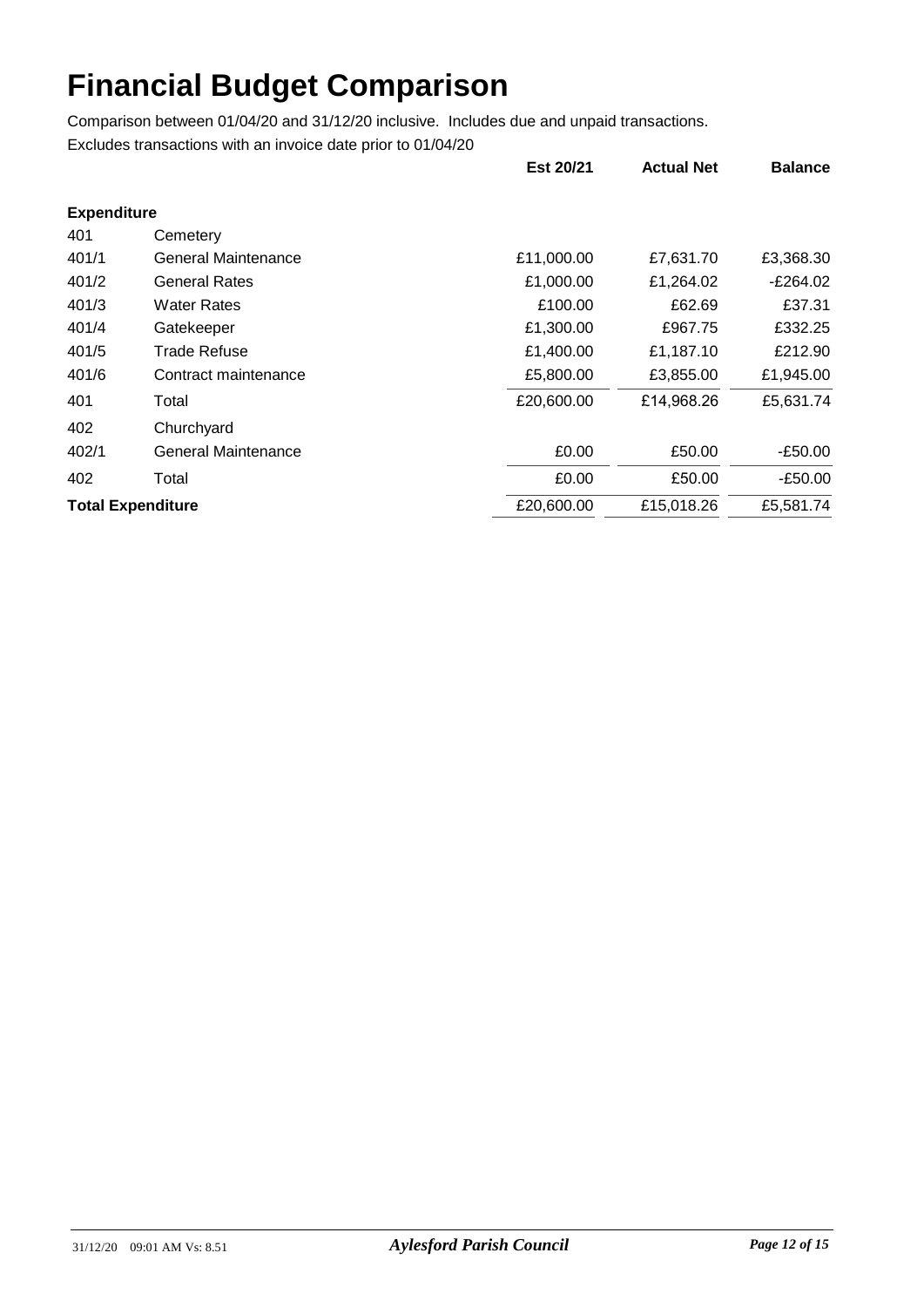|                                                 |                                      | Est 20/21   | <b>Actual Net</b> | <b>Balance</b> |
|-------------------------------------------------|--------------------------------------|-------------|-------------------|----------------|
| <b>Earmarked Reserves</b><br><b>Expenditure</b> |                                      |             |                   |                |
| 601                                             | Loans Fund                           | £0.00       | £0.00             | £0.00          |
| 602                                             | <b>Special Projects Total</b>        |             |                   |                |
| 602/1                                           | <b>Special Projects</b>              | £39,574.49  | £0.00             | £39,574.49     |
| 602/2                                           | Office Drainage                      | £12,800.00  | £12,733.00        | £67.00         |
| 602/3                                           | <b>Fostal Play Surfacing</b>         |             |                   |                |
| 602/3/1                                         | <b>Forstal Allotments Water Pipe</b> | £3,000.00   | £2,892.19         | £107.81        |
| 602/3/2                                         | <b>Forstal Play Surfacing</b>        | £27,000.00  | £0.00             | £27,000.00     |
| 602/3                                           | Total                                | £30,000.00  | £2,892.19         | £27,107.81     |
| 602/4                                           | Forstal Water Main Pipe to Office    | £4,000.00   | £3,225.00         | £775.00        |
| 602                                             | Total                                | £86,374.49  | £18,850.19        | £67,524.30     |
| 603                                             | <b>Cemetery Extension</b>            | £0.00       | £0.00             | £0.00          |
| 604                                             | <b>Contingency Fund</b>              | £100,000.00 | £0.00             | £100,000.00    |
| 605                                             | <b>Playground Repairs Fund</b>       | £19,161.00  | £2,085.78         | £17,075.22     |
| 606                                             | <b>Vehicle Renewal Fund</b>          | £18,000.00  | £0.00             | £18,000.00     |
| 607                                             | Grounds Maintenance Renewal Fund     |             |                   |                |
| 607/1                                           | Large Purchases                      | £16,500.00  | £0.00             | £16,500.00     |
| 607/2                                           | <b>Small Purchases</b>               | £3,426.00   | £911.96           | £2,514.04      |
| 607                                             | Total                                | £19,926.00  | £911.96           | £19,014.04     |
| 608                                             | <b>Village Hall Grants</b>           |             |                   |                |
| 608/1                                           | <b>AVCC</b>                          | £4,000.00   | £0.00             | £4,000.00      |
| 608/2                                           | <b>Tunbury Hall</b>                  | £2,536.75   | £512.82           | £2,023.93      |
| 608/3                                           | <b>Blue Bell Hill</b>                | £2,332.73   | £1,371.36         | £961.37        |
| 608/4                                           | St Alban's Church                    | £4,000.00   | £637.41           | £3,362.59      |
| 608/5                                           | Walderslade Baptist Church           | £2,000.00   | £2,000.00         | £0.00          |
| 608/6                                           | <b>Eccles Church</b>                 | £4,000.00   | £0.00             | £4,000.00      |
| 608/7                                           | <b>Brassey Centre</b>                | £2,000.00   | £0.00             | £2,000.00      |
| 608                                             | Total                                | £20,869.48  | £4,521.59         | £16,347.89     |
| 609                                             | Member's Micro Grant's- S:137        |             |                   |                |
| 609/1                                           | Micro Grant -                        | £200.00     | £0.00             | £200.00        |
| 609/2                                           | Micro Grant - Cllr Homewood          | £400.00     | £13.89            | £386.11        |
| 609/3                                           | Micro Grant - Cllr Winnett           | £400.00     | £92.26            | £307.74        |
| 609/4                                           | Micro Grant - Cllr Wright            | £400.00     | £129.76           | £270.24        |
| 609/5                                           | Micro Grant - Cllr Oyewusi           | £271.36     | £65.89            | £205.47        |
| 609/6                                           | Micro Grant - Cllr Sullivan          | £361.00     | £73.61            | £287.39        |
| 609/7                                           | Micro Grant - Cllr Smith             | £400.00     | £62.48            | £337.52        |
| 609/8                                           | Micro Grant - Cllr Gledhill          | £324.47     | £99.99            | £224.48        |
| 609/9                                           | Micro Grant - Cllr Base              | £400.00     | £74.73            | £325.27        |
| 609/10                                          | Micro Grant - Cllr Rillie            | £400.00     | £123.31           | £276.69        |
| 609/11                                          | Micro Grant - Cllr Balcombe          | £400.00     | £123.30           | £276.70        |
| 609/12                                          | Micro Grant - Cllr Mrs Gadd          | £310.07     | £123.30           | £186.77        |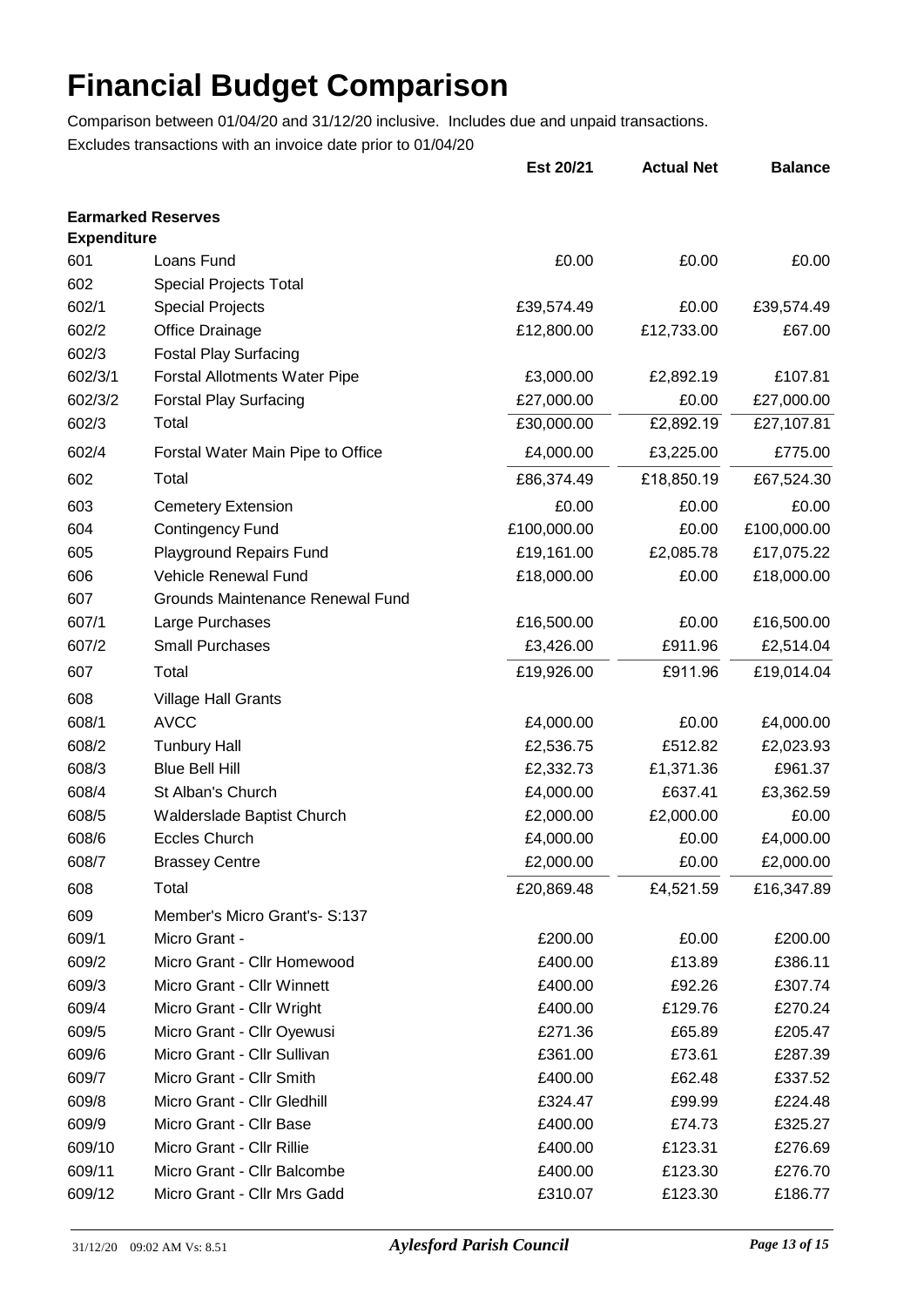|                          |                                           | Est 20/21   | <b>Actual Net</b> | <b>Balance</b> |
|--------------------------|-------------------------------------------|-------------|-------------------|----------------|
| 609/13                   | Micro Grant - Cllr Williams               | £360.99     | £63.59            | £297.40        |
| 609/14                   | Micro Grant - Cllr Mrs Papagno            | £371.05     | £63.58            | £307.47        |
| 609/15                   | Micro Grant - Cllr Mrs Dorrington         | £357.31     | £63.58            | £293.73        |
| 609/16                   | Micro Grant - Cllr Walker                 | £400.00     | £123.30           | £276.70        |
| 609/17                   | Micro Grant - Cllr Hammond                | £400.00     | £37.22            | £362.78        |
| 609/18                   | Micro Grant - Cllr Shelley                | £194.43     | £194.43           | £0.00          |
| 609/19                   | Micro Grant - Cllr Ludlow                 | £400.00     | £48.58            | £351.42        |
| 609/20                   | Micro Grant - Cllr Beadle                 | £371.05     | £62.47            | £308.58        |
| 609                      | Total                                     | £7,121.73   | £1,639.27         | £5,482.46      |
| 610                      | <b>Street Lighting Projects</b>           | £0.00       | £0.00             | £0.00          |
| 611                      | Aylesford High Street Improvement Project | £0.00       | £0.00             | £0.00          |
| 613                      | Medway Towpath Scheme Contribution        | £0.00       | £0.00             | £0.00          |
| 614                      | Yoakley Land Managemnt Plan               | £0.00       | £0.00             | £0.00          |
| 616                      | Podkin Meadow Improvements                | £0.00       | £0.00             | £0.00          |
| 617                      | Non Transfer of VH+Micro Grants           |             |                   |                |
| 617/1                    | <b>Eccles</b>                             | £0.00       | £0.00             | £0.00          |
| 617/2                    | <b>AVCC</b>                               | £0.00       | £0.00             | £0.00          |
| 617                      | Total                                     | £0.00       | £0.00             | £0.00          |
| <b>Total Expenditure</b> |                                           | £271,452.70 | £28,008.79        | £243,443.91    |